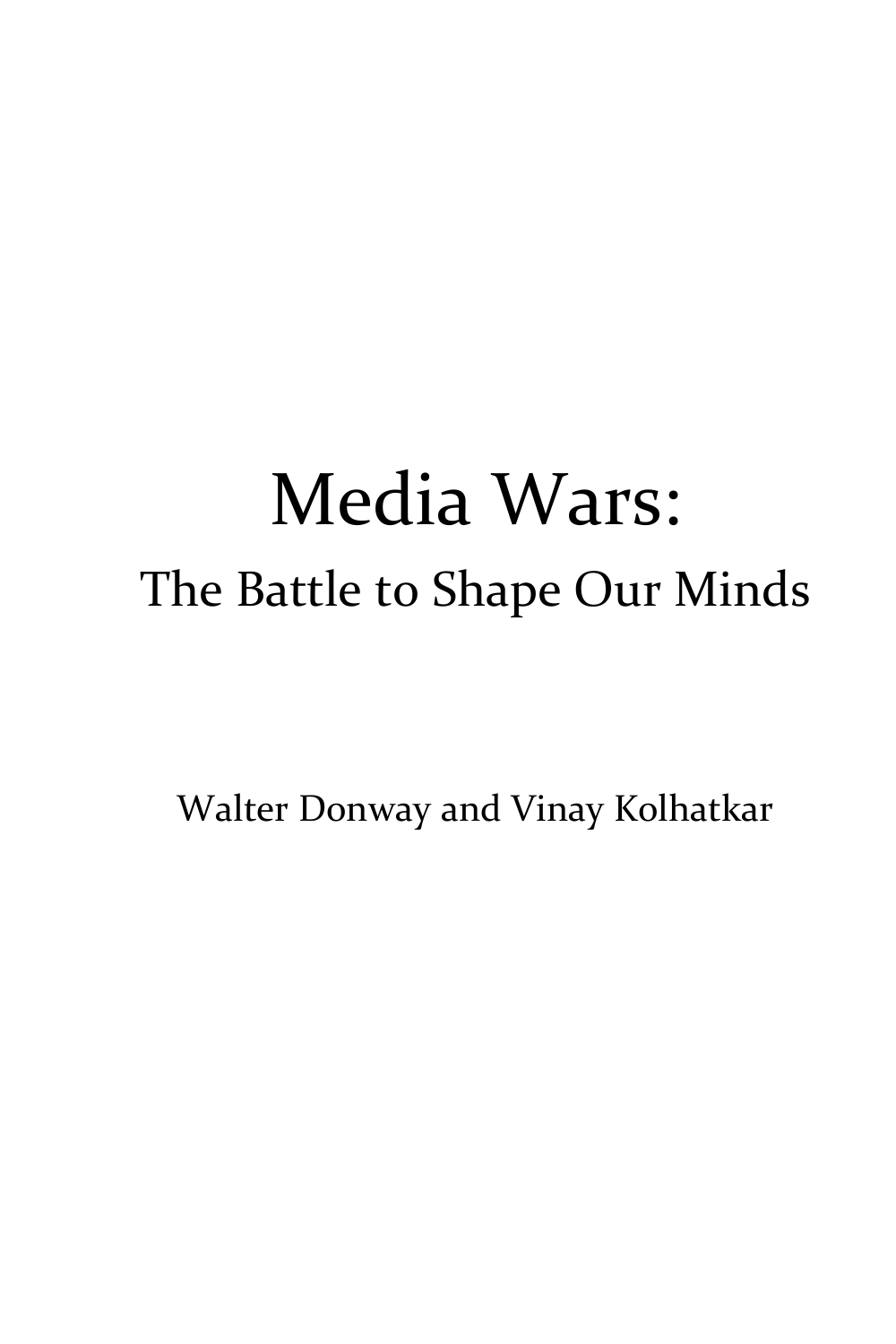Copyright 2014‐2020 inclusive © Walter Donway and Vinay Kolhatkar

All rights reserved including the right of reproduction in whole or in part in any form. By payment of the required fees, without limiting the rights under copyright reserved above, you have been granted the nonexclusive, non-transferable right to access and read the text of this book. No part of this text may be reproduced, transmitted, downloaded, decompiled, reverse engineered, or stored in or introduced into any information storage and retrieval system, in any form or by any means, whether electronic or mechanical, now known or hereinafter invented, without the express permission of the copyright owners.

Other books by Walter Donway:

*Not Half Free: The Myth That America Is Capitalist* by Walter Donway, with a preface by David Kelley. Romantic Revolution Books: New York, 2015.

Amazon author profile:

https://www.amazon.com/Walter-Donway/e/BooB5H5SA4/

Other books by Vinay Kolhatkar:

A Sharia London

The Frankenstein Candidate

Amazon author profile: https://www.amazon.com/Vinay-Kolhatkar/e/Boo84MUKC4/

Website: VKWriter.com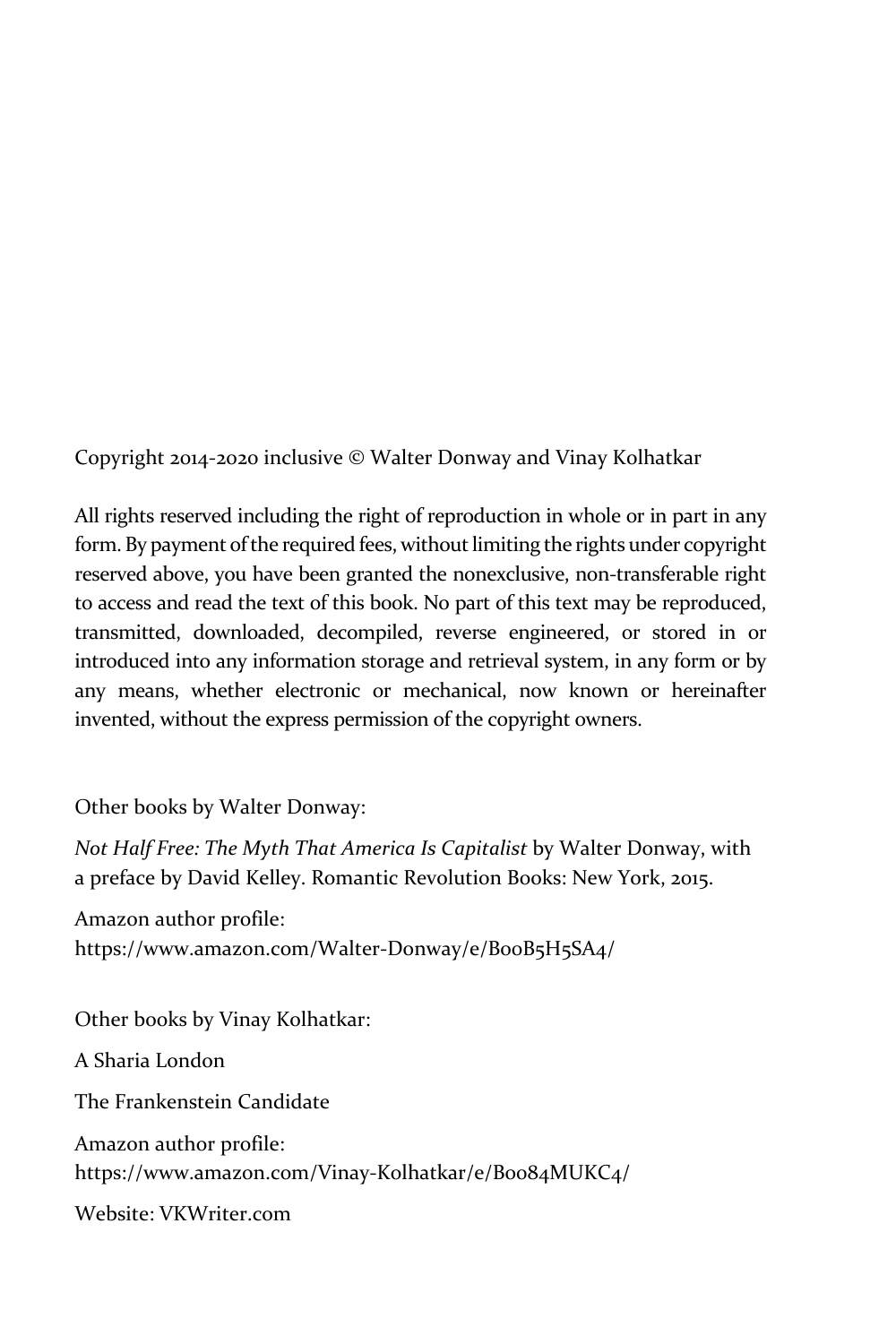# **Contents**

| PART I: The Establishment's Cultural Narratives 11             |
|----------------------------------------------------------------|
| 1. Political Correctness: The Veil of the Culture War13        |
| 2. "Black Lives Matter" Destroys Black Lives 21                |
| 3. The Rain Dance Trampling Western Culture  28                |
|                                                                |
|                                                                |
| 6. The Fountainhead of Irrationality in the West49             |
| PART II: The Politically Incorrect Lens on Terrorism  55       |
|                                                                |
| 8. How to Fight Terrorism in a Politically Incorrect Way  65   |
| 9. Should We Defend "Red" Charlie's Freedom of Speech?74       |
|                                                                |
|                                                                |
|                                                                |
| 12. The "New" Economics: A "Science" Subservient to Ideology94 |
| 13. So Who Really Caused the Global Financial Crisis?103       |
| 14. The Unfair Distribution of Economic Freedom  110           |
| 15. When Hollywood Preaches Economics: Groan 115               |
| 16. Who Will Get Blamed for the Next Global Financial          |
|                                                                |
| 17. The Austrians, the Keynesians, and Ayn Rand 128            |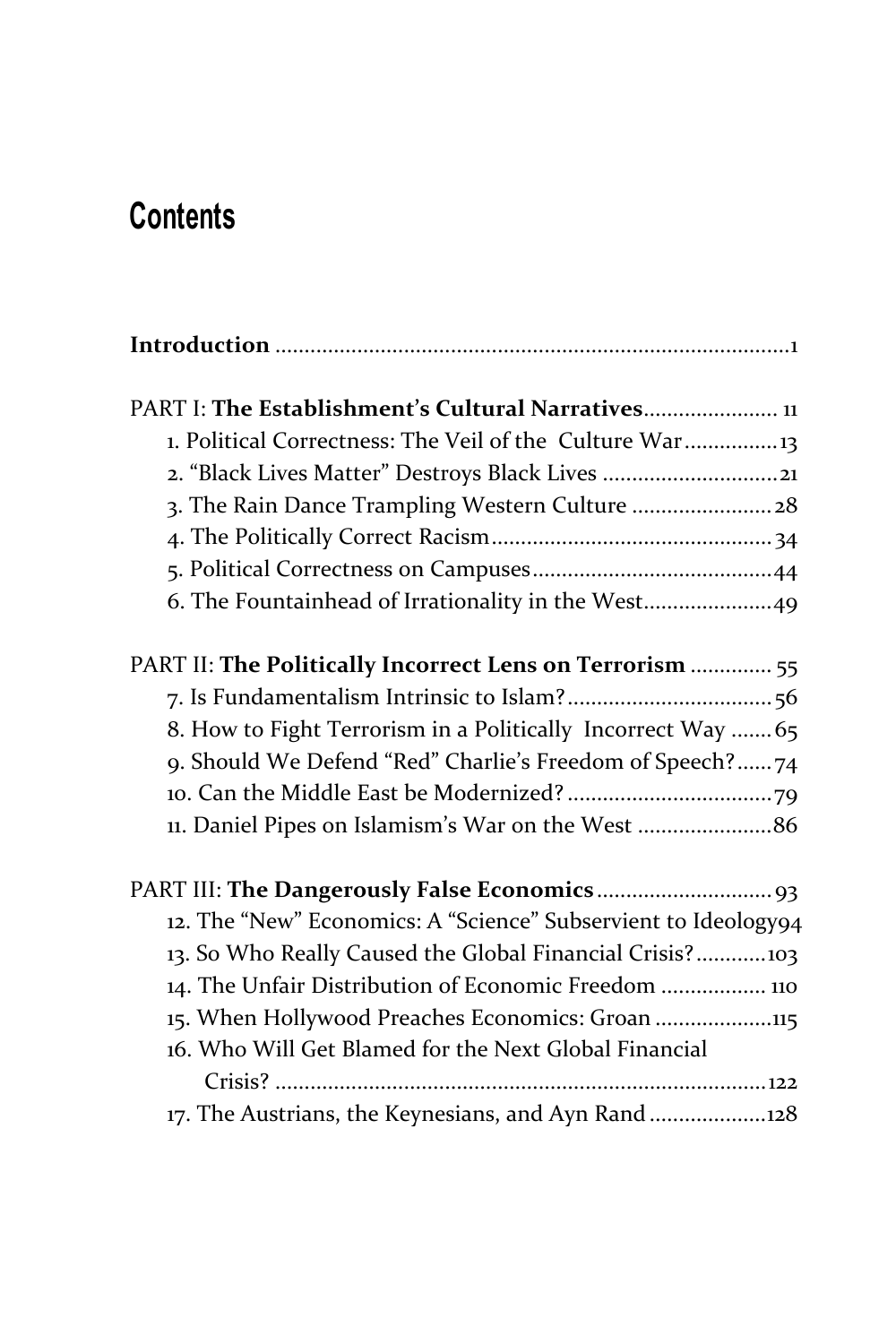| 19. Does Climate Alarmism Stand up to Scrutiny?  159          |
|---------------------------------------------------------------|
| 20. The Persecution of a Dissenting Climate Scientist  170    |
| 21. Interview with a Greenpeace Co-founder and                |
|                                                               |
| 22. Research Funding: Only Politically Correct Applicants     |
|                                                               |
| 23. Denying the Poor the Immense Benefits of Technology  195  |
| 24. Is the "Climate Change" Movement a Racket?202             |
| 25. Scientist Robin Craig on the Anti-Reason Assault on       |
|                                                               |
|                                                               |
| PART V: Biology versus the Politically Correct Sexuality  221 |
| 26. Why Say "No" to Sex Reassignment Surgery222               |
| 27. The Transgender War on the Battlefield  233               |
| 28. Hollywood as Indoctrination Agent: One Illustration  240  |
|                                                               |
|                                                               |
|                                                               |
| 31. "Bob, I Know You Call This Poetry, But " 266              |
| 32. Emptiness and Nausea in Postmodern Art 273                |
| 33. How Fictional Worlds Affect Our Worldview278              |
| 34. If Art Can Be Anything, Then It Is Nothing 290            |
|                                                               |
| PART VII: New Frontiers of the Media Wars 297                 |
|                                                               |
| 307 36. The Assault on Free Speech Outside America 307        |
|                                                               |
|                                                               |
|                                                               |
|                                                               |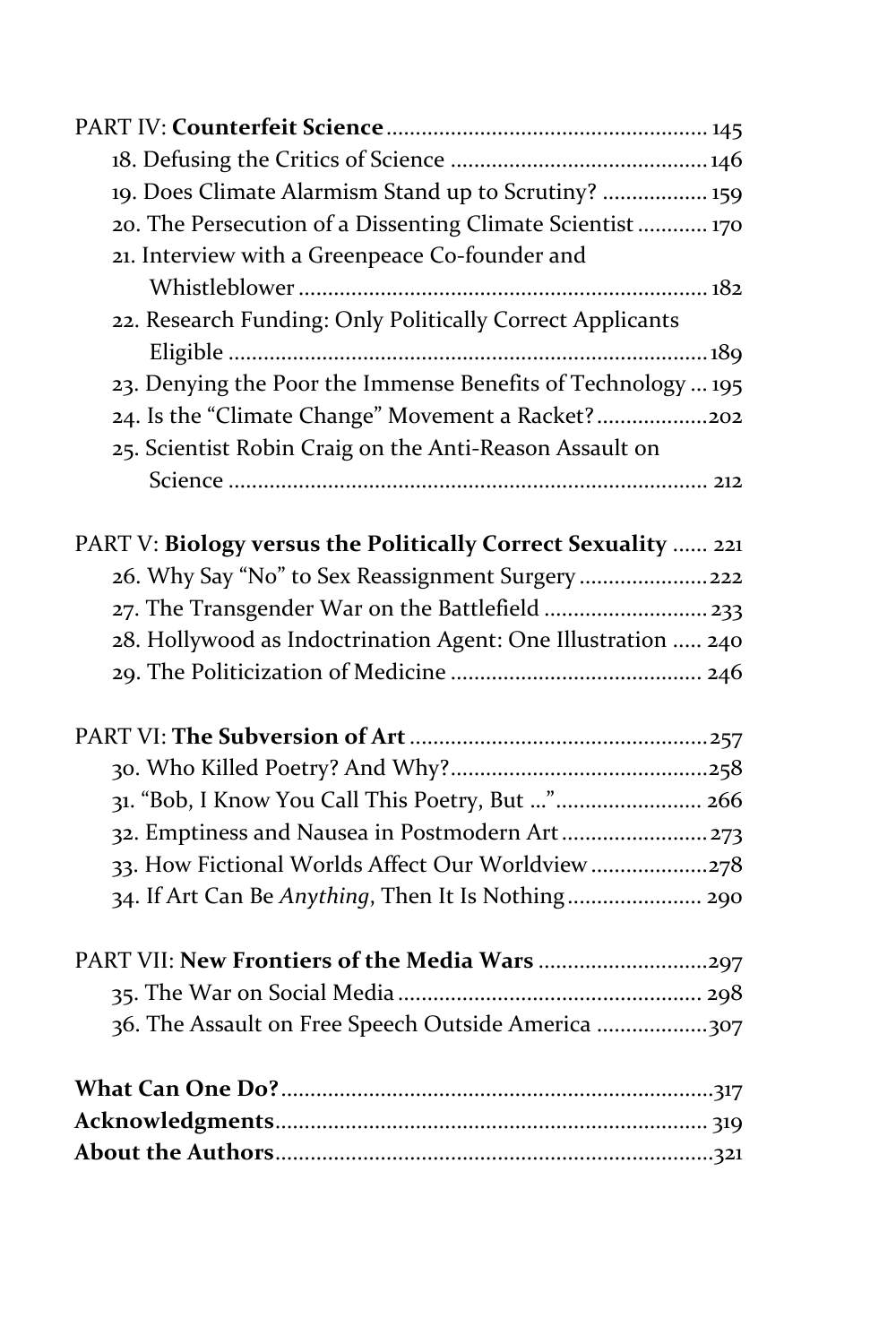# Daniel Pipes on Islamism's War on the West By Vinay Kolhatkar **11**

Daniel Pipes is president of the Middle East Forum. His bi-weekly column appears regularly in the *Washington Times a*nd in newspapers around the globe, including *Israel Hayom* (Israel), *L'Opinione* (Italy), and the *Australian*. His special interests include the role of Islam in public life, Turkey, the Arab‐Israeli conflict, and U.S. foreign policy. He is an affiliated professor at the University of Haifa.

CBS Sunday Morning says Daniel Pipes was "years ahead of the curve in identifying the threat of radical Islam." "Unnoticed by most Westerners," he wrote, for example, in 1995, "war has been unilaterally declared on Europe and the United States." The *Boston Globe* states that "If Pipes's admonitions had been heeded, there might never have been a  $9/11$ ."

He received his A.B. (1971) and Ph.D. (1978) from Harvard University, both in history, and spent six years studying abroad, including three years in Egypt. Mr. Pipes speaks French, and reads Arabic and German. He has taught at Harvard, Pepperdine, the U.S. Naval War College, and the University of Chicago. He has been affiliated with Princeton and Stanford universities. He served in five presidential administrations between 1982 and 2005, including two presidentially-appointed positions—vice chairman of the Fulbright Board of Foreign Scholarships and board member of the U.S. Institute of Peace. He was director of the Foreign Policy Research Institute, 1986‐93.

Daniel Pipes (DP) kindly offered *The Savvy Street*, represented by Vinay Kolhatkar (VK), an engaging Q&A which contains some of his key insights into the phenomenon of Islamism.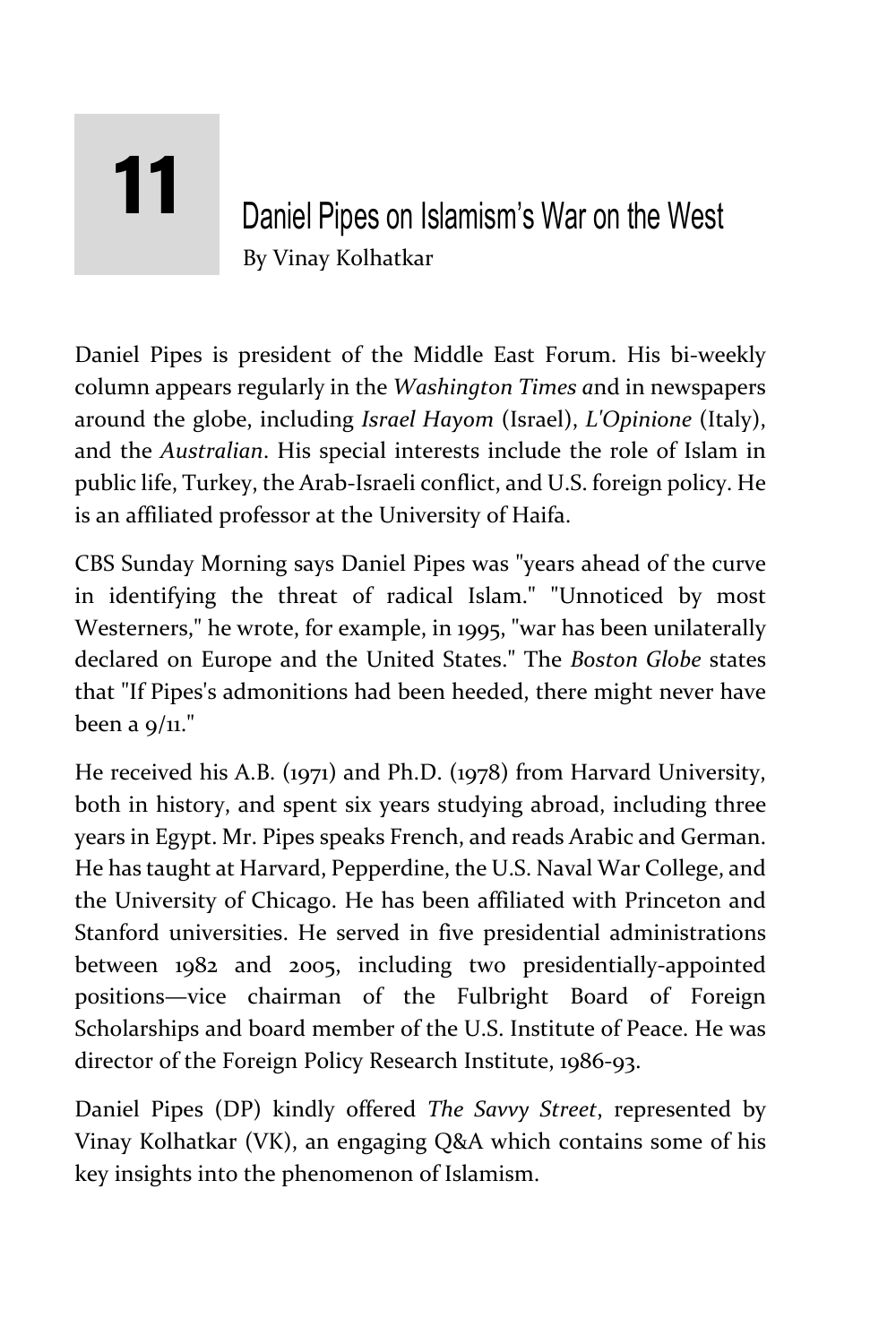#### **VK: Does Islam's canon foment terrorism?**

DP: I've stopped using the word *terrorism*, finding it meaningless because no two people agree on its definition. So, let me re‐ask your question: Does Islam's canon foment jihadi violence? Yes. Islam is premised on (1) the superiority of Islam, (2) the need to spread its message, and (3) the legitimacy of force to do so. These fundamentals of faith have been apparent from Muhammad's time to the present, though not everywhere and not at all times.

#### **VK: Is a gay‐friendly, women‐friendly Islam possible?**

DP: Of course. Every faith evolves. Centuries ago, who could have imagined homosexual and female Christian bishops? Looking at Islam's present tells us little about its future.

## **VK: How big is the intrusion of Islamism into the U.N.? What are the consequences of such intrusion?**

DP: The Organization of Islamic Cooperation has 56 member-states (plus "Palestine"), 47 of which have a majority Muslim population. This is roughly a quarter of the United Nations membership and in the amoral game of give-and-take that lies behind most votes, that bloc can get nearly the entire 193 governments to back it or at least abstain on issues it cares about. Take the vote against moving the U.S. embassy to Jerusalem: 9 in favor, 128 against, 35 abstentions, and 21 not present. It also permits the forwarding of Islamist initiatives, such as U.N. General Assembly Resolution 16/18 adopted to prevent criticism of Muslims or Islam. This influence led to Secretary‐General Antonio Guterres amazingly stating that "One of the things that fuel terrorism is the expression in some parts of the world of Islamophobic feelings and Islamophobic policies and Islamophobic hate speeches."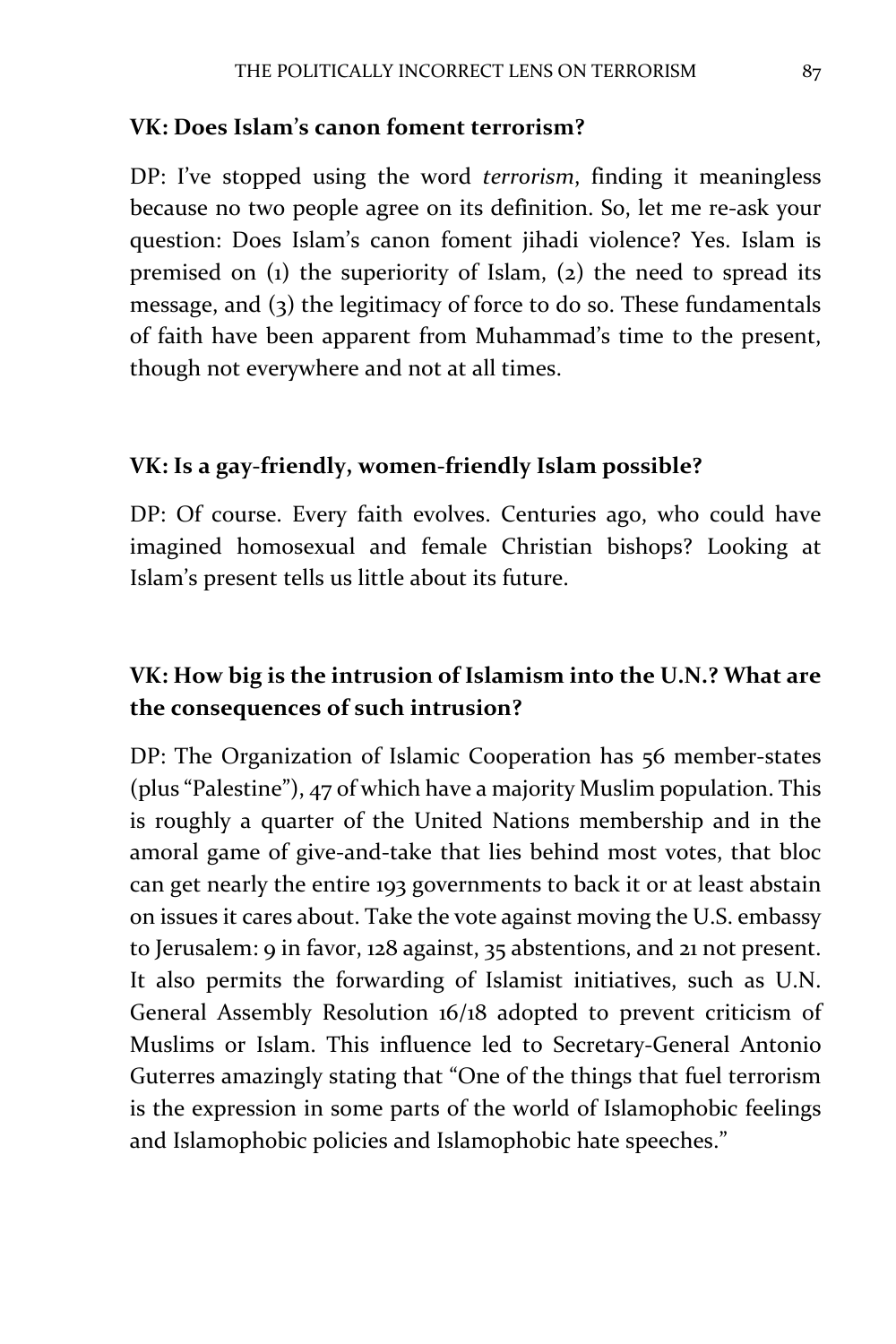# **VK: How significant is the risk of Sharia law intrusions into Western legal systems?**

DP: This process has already begun. For instance, polygamy has made rapid progress as a legitimate life‐style option. While laws banning female genital mutilation are on the books, famed lawyer Alan Dershowitz has offered his services for a doctor to be tried for conducting FGM surgeries. Fashion houses have taken up hijabs and even jilbabs. Mosques manage to ban alcohol within a wide perimeter. First-cousin marriages proliferate, with attendant genetic problems. Interest‐free banks grow.

## **VK: Do Islamists fund major political parties in the West? What is the impact of such actions?**

DP: My organization, the Middle East Forum, has focused on precisely that question in the United States in its Islamist Money in Politics Project. The thousands of entries here, dating back to 1979, reveal many patterns. For example, 90 percent of Islamist donations go to Democratic candidates. Obviously, the goal of these donations is to make Islamism acceptable. The liberal-left being more sympathetic to this goal, it receives the bulk of the donations. And it's worked. Rare are the liberal‐left voices anymore that stand up to Islamism.

#### **VK: How can the West best deal with the threat of jihadi violence?**

DP: By addressing the core ideas behind the resort to violence, such as: living by a medieval code, the superiority of Islam and Muslims to other faiths and believers, the validity of force and coercion to spread the faith, and the notion of God giving specific orders.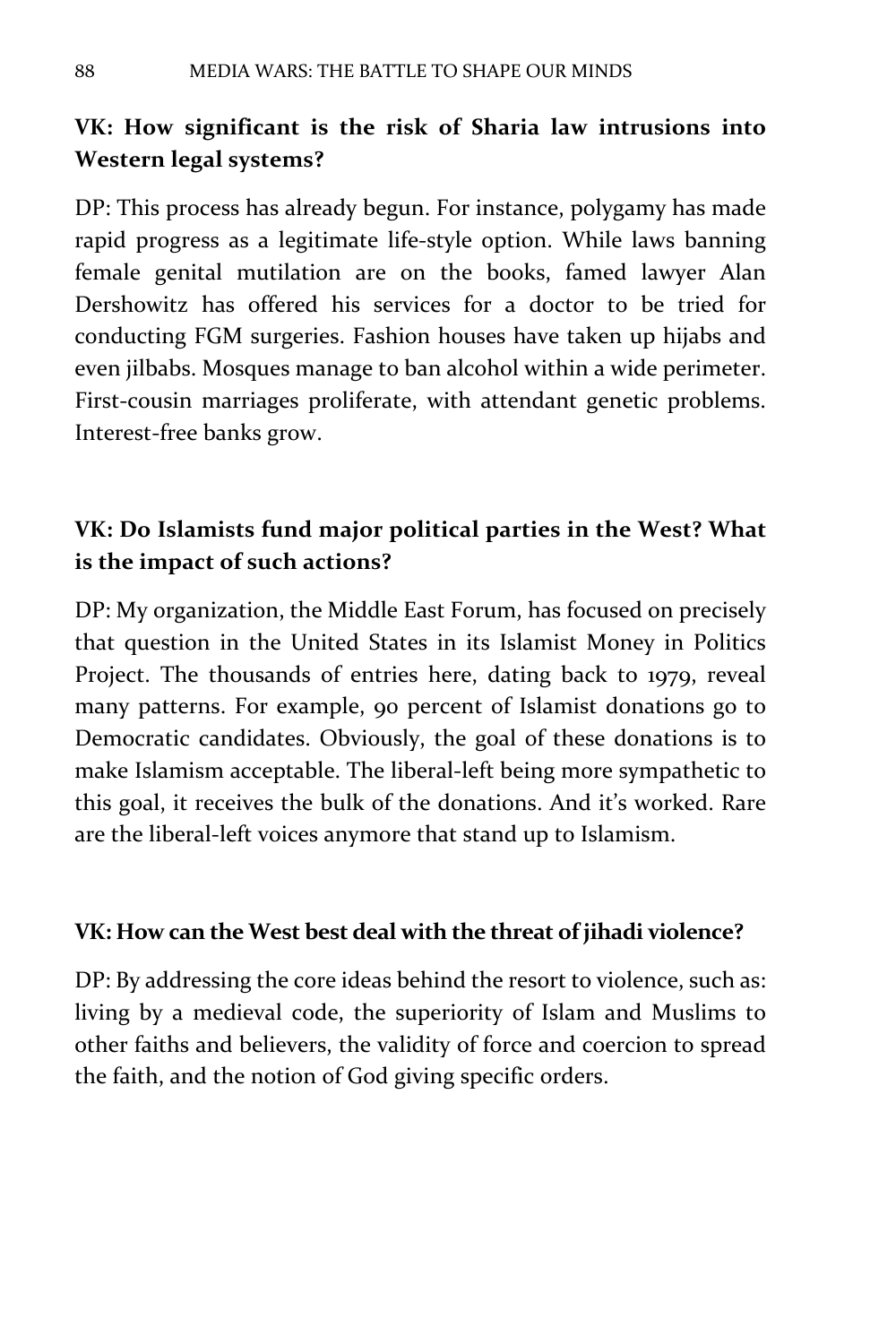**VK: What's the best way for the West to avoid seeping Islamization: open debate on Islam's canon calling for reform, exposing Islamist political donations, encouraging apostasy within Islam, immigration policies designed to uncover Islamists, or all these and more?**

DP: I'd stay away from encouraging Muslims to leave Islam, but the other ideas are all good. However, there's a more fundamental priority, which is to convince the liberal-left that Islamism presents a threat. So long as this huge segment of Western populations largely remains blind to the Islamist threat, the measures you propose have limited utility.

# **VK: Is there something intrinsic to Islam that the Western mainstream media wishes to hide?**

DP: Yes. The mainstream media, and the Establishment in general (what I call the 6Ps ‐ police, politicians, press, priests, professors and prosecutors) pretend that the Sharia, a medieval law code that calls on Muslims to engage in actions deeply at odds with modern ways, does not exist. This leads them to the inane conclusion that living according to the Sharia is in opposition to Islam. The most spectacular instance of this is the absurd debate on the question whether jihad is Islamic, akin to asking whether the pope is Catholic. And in that discussion, the most extravagant statement was by former Vermont governor Howard Dean, who said of the *Charlie Hebdo* attackers, "They're about as Muslim as I am."

# **VK: Are you familiar with the case of Tommy Robinson (U.K.)? Do you have a view on it?**

DP: I spent much of a day with Tommy in December 2017 as he took me around his hometown of Luton. He is knowledgeable, draws a distinction between Islam and Islamism, and is a leader. Toffs should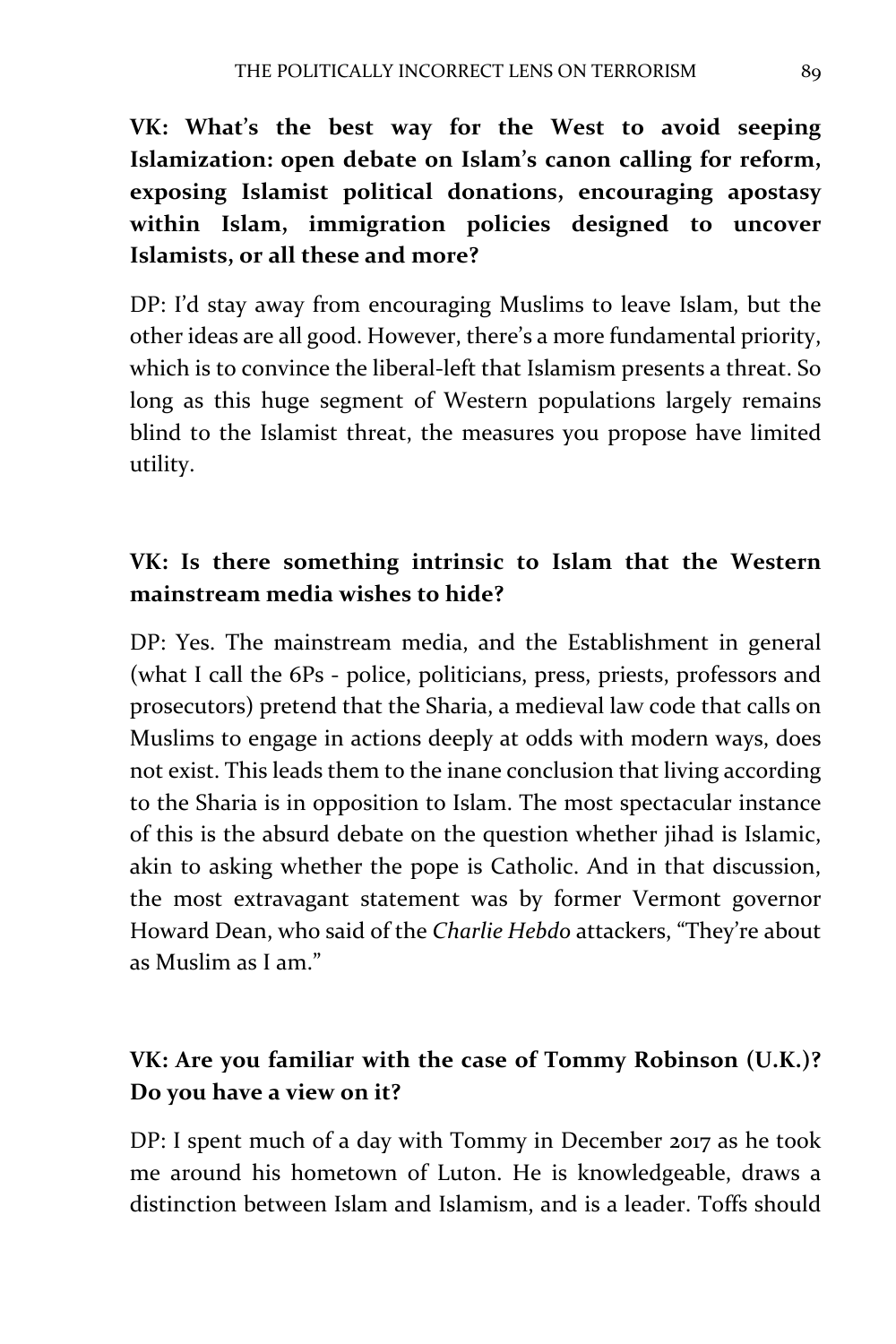get over their class bias against him and the authorities must treat him fairly. I hope the outrageous treatment he suffered on May 25 – being arrested, denied a lawyer, tried, sentenced, and dispatched to prison, all within a few hours – serves as a wake‐up call to the British public.

#### **VK: What should be the U.S. policy toward Saudi Arabia?**

DP: Had you asked me this before 2015, I would have answered, keep a distance, bargain hard, root out the evil influence. Since the coming to power of King Salman and his all‐powerful son Muhammad, however, I answer differently: Focus on helping Muhammad's radical reforms succeed.

#### **VK: What's your view on the Iran nuclear deal?**

DP: A scandalous attempt by the six participating governments to defer the problem of Iranian nuclear weapons for about a decade – to when current office holders will presumably no longer be in charge. It is an obnoxious farce.

# **VK: Did President Assad gas his own citizens or was that brought about by Islamic militant groups to foster an ousting of Assad?**

DP: The Syrian regime has more than once gassed its subject population, full stop. More generally, however repugnant the Islamist groups, the regime has carried out the great majority of killings in Syria, both before and after the civil war began in 2011. It is a monstrosity.

VK: Thank you for your time, and for speaking truth to power. We wish you the best in your endeavors.